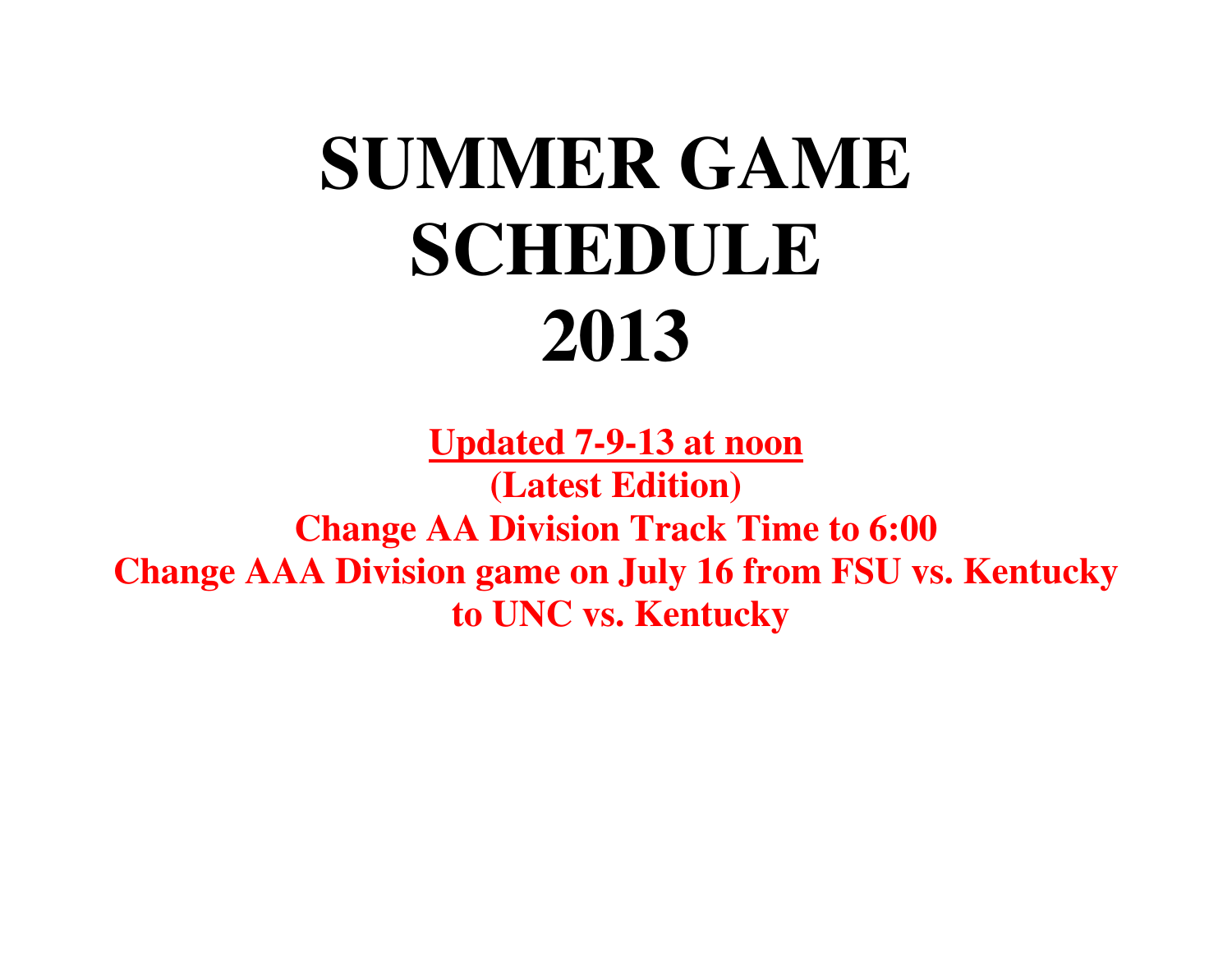| <b>Time</b> | <b>Monday, June 17</b>                                                                                                                                                                                                           | <b>Tuesday, June 18</b>                                                                                                                                                                          | <b>Wednesday, June 19</b>                                                                                                                                         | Thursday, June 20                                                                                                          | Friday, June 21                                     |
|-------------|----------------------------------------------------------------------------------------------------------------------------------------------------------------------------------------------------------------------------------|--------------------------------------------------------------------------------------------------------------------------------------------------------------------------------------------------|-------------------------------------------------------------------------------------------------------------------------------------------------------------------|----------------------------------------------------------------------------------------------------------------------------|-----------------------------------------------------|
| 4:45        | Karenas (4:30)<br>Arcadia Teams - A-3<br>Covina/Upland Teams - C-3<br>Pac Five (4:30)<br>Hawk B vs. Huskie $B - A-1$<br>Panther B vs. Eagles $- C-1$<br><b>C</b> Division<br>Kentucky vs. Georgia - A-2<br>$FSU$ vs. $UNC - C-2$ | <b>AA Division</b><br>FSU vs. $UNC - C-3$<br>Pac 12<br>Cal vs. Stanford - A-1<br>USC vs. UCLA - C-1                                                                                              | <b>Karenas (4:30)</b><br>Arcadia Teams - A-3<br>Covina/Upland Teams - C-3<br><b>Pac Five (4:30)</b><br>Hawk B vs. Eagles $- A-1$<br>Cougar B vs. Huskie $B - C-1$ | <b>AA Division</b><br>Georgia vs. FSU - A-3<br>Pac 12 (5:00)<br>Cal vs. $USC - A-1$<br>UCLA vs. Stanford - C-1             | <b>MT. KARE</b><br>A & AA Camp<br><b>June 21-23</b> |
| 5:30        | <b>Pac Five (5:15)</b><br>Cougar B vs. Raven $B - U-1$                                                                                                                                                                           | <b>AA Division</b><br>FSU vs. Georgia - C-3                                                                                                                                                      | Pac Five (5:15)<br>Panther/Cougar A vs. Huskie A -<br>$C-1$<br><b>C</b> Division<br>Georgia vs. $FSU - A-2$<br>UNC vs. Kentucky $-C-2$                            | <b>AA Division</b><br>Georgia vs. $UNC - A-3$                                                                              |                                                     |
| 6:15        | <b>B</b> Division<br>Kentucky vs. Georgia - A-3<br>Pac Five<br>Hawk A vs. Huskie $A - A-1$                                                                                                                                       | <b>Great Start Division</b><br>Arcadia Teams - A-2<br>Covina Teams - C-2<br><b>A Division</b><br>Georgia vs. Kentucky - A-3<br>FSU vs. $UNC - C-3$<br><b>AAA Division</b><br>FSU vs. $UNC - C-1$ | <b>Royal Friends</b><br>Arcadia - A-1<br>$Covina - C-2$<br>Pac Five<br>Raven B vs. Panther $B - C-1$<br><b>B</b> Division<br>UNC vs. Kentucky $-C-3$              | <b>AAA Division</b><br>Kentucky vs. $FSU - A-1$                                                                            |                                                     |
| 7:00        | <b>B</b> Division<br>Kentucky vs. $UNC - A-3$<br>Pac Five<br>Panther/Cougar A vs. Raven A -<br>$U-1$                                                                                                                             | <b>AAA Division</b><br>FSU vs. Kentucky - C-1                                                                                                                                                    | <b>B_Division</b><br>UNC vs. Georgia $-$ C-3<br>Pac Five (7:15)<br>Hawk A vs. Raven A                                                                             | <b>A Division</b><br>Georgia vs. $FSU - A-3$<br>UNC vs. Kentucky $-C-3$<br><b>AAA Division</b><br>Kentucky vs. $UNC - A-1$ |                                                     |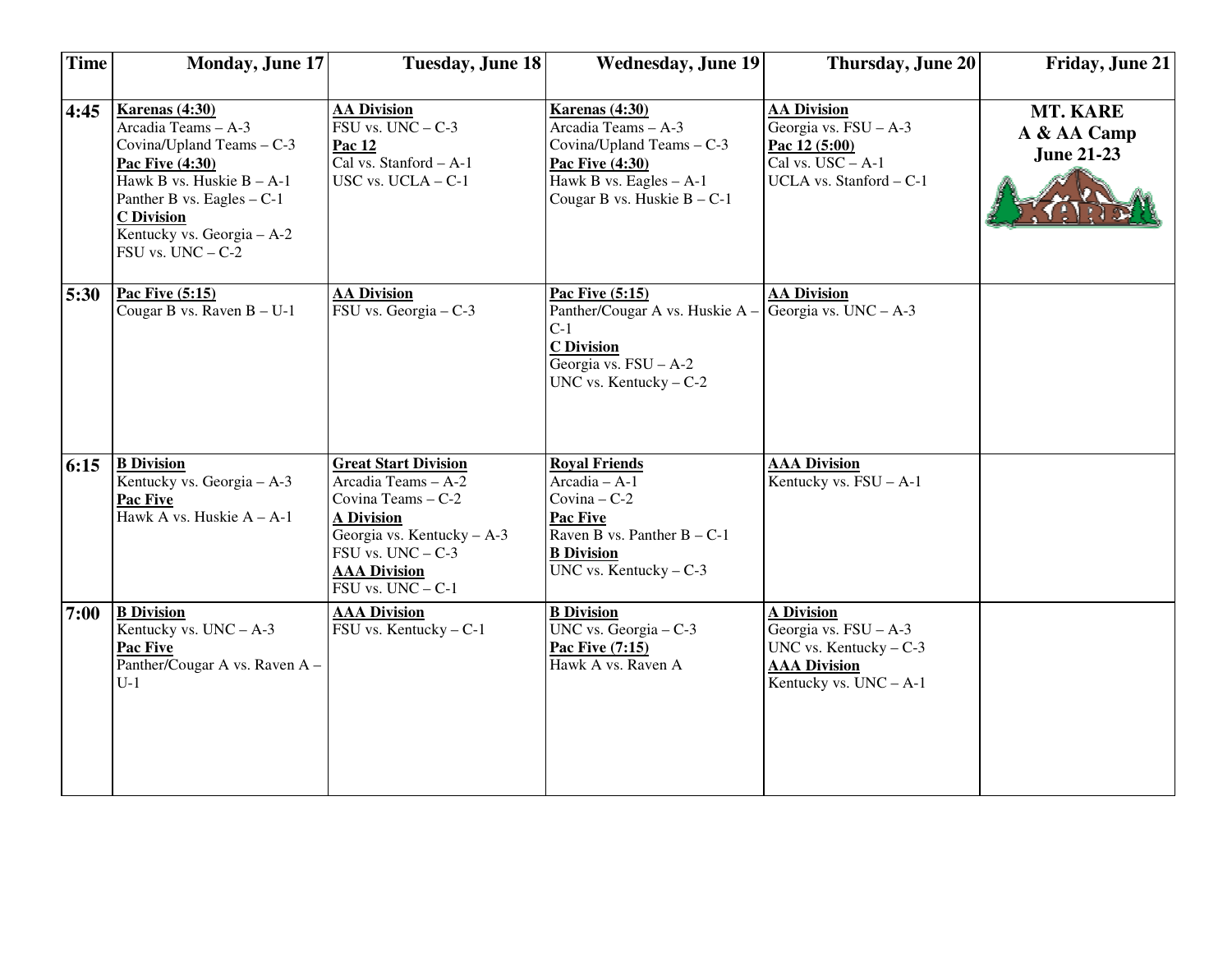| <b>Time</b> | <b>Monday, June 24</b>                                                                                                                                                                                   | Tuesday, June 25                                                                                                                                                                               | <b>Wednesday, June 26</b>                                                                                                                                                                                   | Thursday, June 27                                                      | Friday, June 28                                                                                                 |
|-------------|----------------------------------------------------------------------------------------------------------------------------------------------------------------------------------------------------------|------------------------------------------------------------------------------------------------------------------------------------------------------------------------------------------------|-------------------------------------------------------------------------------------------------------------------------------------------------------------------------------------------------------------|------------------------------------------------------------------------|-----------------------------------------------------------------------------------------------------------------|
| 4:45        | <b>Karenas (4:30)</b><br>Arcadia Teams - A-3<br>Covina/Upland Teams - C-3<br>Pac Five (4:30)<br>Huskie B vs. Raven $B - A-1$<br><b>C</b> Division<br>Kentucky vs. Georgia - A-2<br>$FSU$ vs. $UNC - C-2$ | <b>AA Division</b><br>UNC vs. $FSU - C-3$<br>Pac 12<br>Camp                                                                                                                                    | <b>Karenas (4:30)</b><br>Arcadia Teams - A-3<br>Covina/Upland Teams - C-3<br>Pac Five (4:30)<br>Eagles vs. Huskies $B - A-1$<br>Hawk B vs. Raven $B - C-1$<br><b>C</b> Division<br>Kentucky vs. $UNC - A-3$ | <b>AA Division</b><br>Georgia vs. $UNC - A-3$                          | <b>MT. KARE</b><br>$C$ & B Camp<br>June 29-30                                                                   |
| 5:30        | <b>Pac Five (5:15)</b><br>Eagles vs. Cougar $B - C-1$                                                                                                                                                    | <b>AA Division</b><br>UNC vs. Georgia - C-3                                                                                                                                                    | <b>Pac Five (5:15)</b><br>Cougar B vs. Panther $B - U-1$<br><b>C</b> Division<br>$\overline{\text{FSU vs. Georgia}} - C-3$                                                                                  | <b>AA Division</b><br>Georgia vs. FSU - A-3<br>Pac 12<br>Camp          | <b>MT. KARE</b><br><b>Great Start</b><br>June 29                                                                |
| 6:15        | <b>B</b> Division<br>Georgia vs. Kentucky - A-3<br><b>Pac Five</b><br>Hawk $\overline{B}$ vs. Panther $B - C-1$<br>Pac Five (6:30)<br>Huskie A vs. Raven $A - A-1$                                       | <b>Great Start Division</b><br>Eagles vs. Steelers - A-2<br>Tigers vs. Lions $-C-2$<br><b>A Division</b><br>Georgia vs. Kentucky - A-3<br>$FSU$ vs. $UNC - C-3$<br><b>AAA Division</b><br>Camp | <b>Royal Friends</b><br>Arcadia - A-1<br>Covina $-$ C-2<br>Pac Five<br>Hawk A vs. Raven $A - C-1$<br><b>B</b> Division<br>UNC vs. Kentucky $-C-3$                                                           | <b>AAA Division</b><br>Camp                                            |                                                                                                                 |
| 7:00        | Pac Five (7:15)<br>Hawk A vs. Panther/Cougar A -<br>$C-1$<br><b>B</b> Division<br>Georgia vs. $UNC - A-3$<br><b>MT. KARE</b><br><b>AAA-Pac 12</b><br>June 24-28                                          | <b>Great Start Division</b><br>Grizzlies vs. Colts $-C-2$<br><b>AAA Division</b><br>Camp                                                                                                       | Pac Five<br>Panther/Cougar A vs. Huskie A -<br>$C-1$<br><b>B</b> Division<br>UNC vs. Georgia $-$ C-3                                                                                                        | <b>A Division</b><br>Kentucky vs. $UNC - A-3$<br>FSU vs. Georgia - C-3 | <b>Fireworks Stand</b><br>Located in El Monte at<br>the corner of Peck &<br>Lower Azusa at the El<br>Pollo Loco |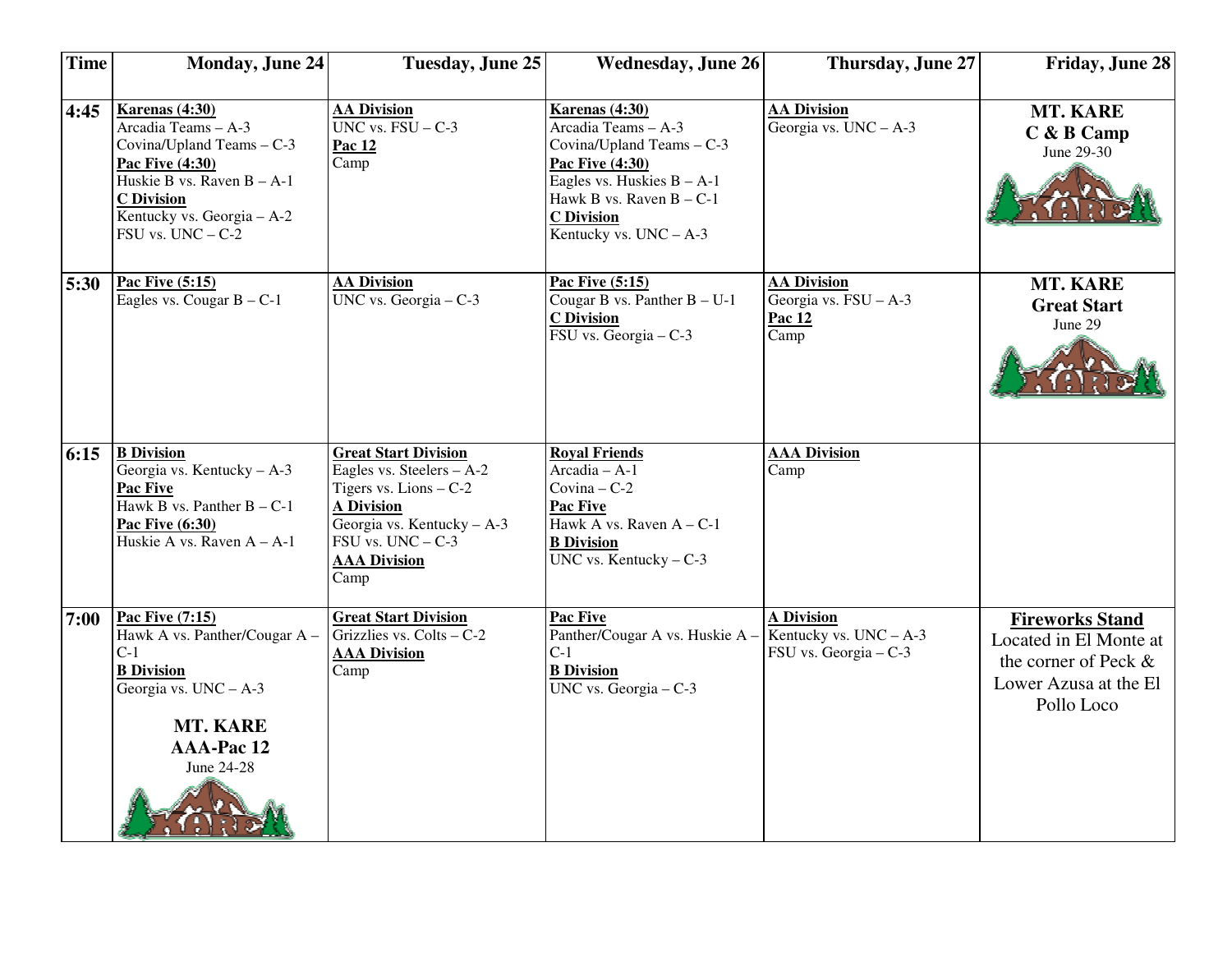| <b>Time</b> | Monday, July 1                                                                                                                                                                                                                                                                | Tuesday, July 2                                                                                                                                                                                                    | <b>Wednesday, July 3</b>      | Thursday, July 4              | Friday, July 5                                                                                                  |
|-------------|-------------------------------------------------------------------------------------------------------------------------------------------------------------------------------------------------------------------------------------------------------------------------------|--------------------------------------------------------------------------------------------------------------------------------------------------------------------------------------------------------------------|-------------------------------|-------------------------------|-----------------------------------------------------------------------------------------------------------------|
| 4:45        | <b>Karenas (5:00-7:00)</b><br>All Karenas in Arcadia for<br>soccer games, picnic, & awards<br>(Bring \$4.00 per person for<br>dinner)<br><b>Pac Five (4:30)</b><br>Panther B vs. Huskie $B - A-1$<br><b>C</b> Division<br>Kentucky vs. Georgia - A-2<br>$FSU$ vs. $UNC - C-2$ | <b>AA Division</b><br>$\overline{\text{FSU vs. UNC}} - C-3$<br>Georgia Bye<br>Pac 12<br>Cal vs. Stanford $- A-1$<br>USC vs. $UCLA - C-1$                                                                           | <b>No Activities July 3-4</b> | <b>No Activities July 3-4</b> | <b>Fireworks Stand</b><br>Located in El Monte at<br>the corner of Peck &<br>Lower Azusa at the El<br>Pollo Loco |
| 5:30        | Pac Five (5:15)<br>Raven B vs. Cougar $B - U-1$<br>Pac Five<br>Hawk B vs. Eagles $- A-1$                                                                                                                                                                                      |                                                                                                                                                                                                                    |                               |                               |                                                                                                                 |
| 6:15        | Pac Five $(6:30)$<br>Hawk A vs. Huskie $A - A-1$                                                                                                                                                                                                                              | <b>Great Start Division</b><br>Arcadia Teams - A-2<br>Covina Teams - C-2<br><b>A Division</b><br>Georgia vs. Kentucky - A-3<br>FSU vs. $UNC - C-3$<br><b>AAA Division</b><br>$\overline{\text{FSU vs. UNC}} - C-1$ |                               |                               |                                                                                                                 |
| 7:00        | Pac Five<br>Raven A vs. Puma $A - U-1$<br><b>B</b> Division<br>Kentucky vs. Georgia - A-3<br>UNC Bye                                                                                                                                                                          | <b>AAA Division</b><br>$\overline{\text{FSU} \text{ vs. Kentucky}} - C-1$                                                                                                                                          |                               |                               |                                                                                                                 |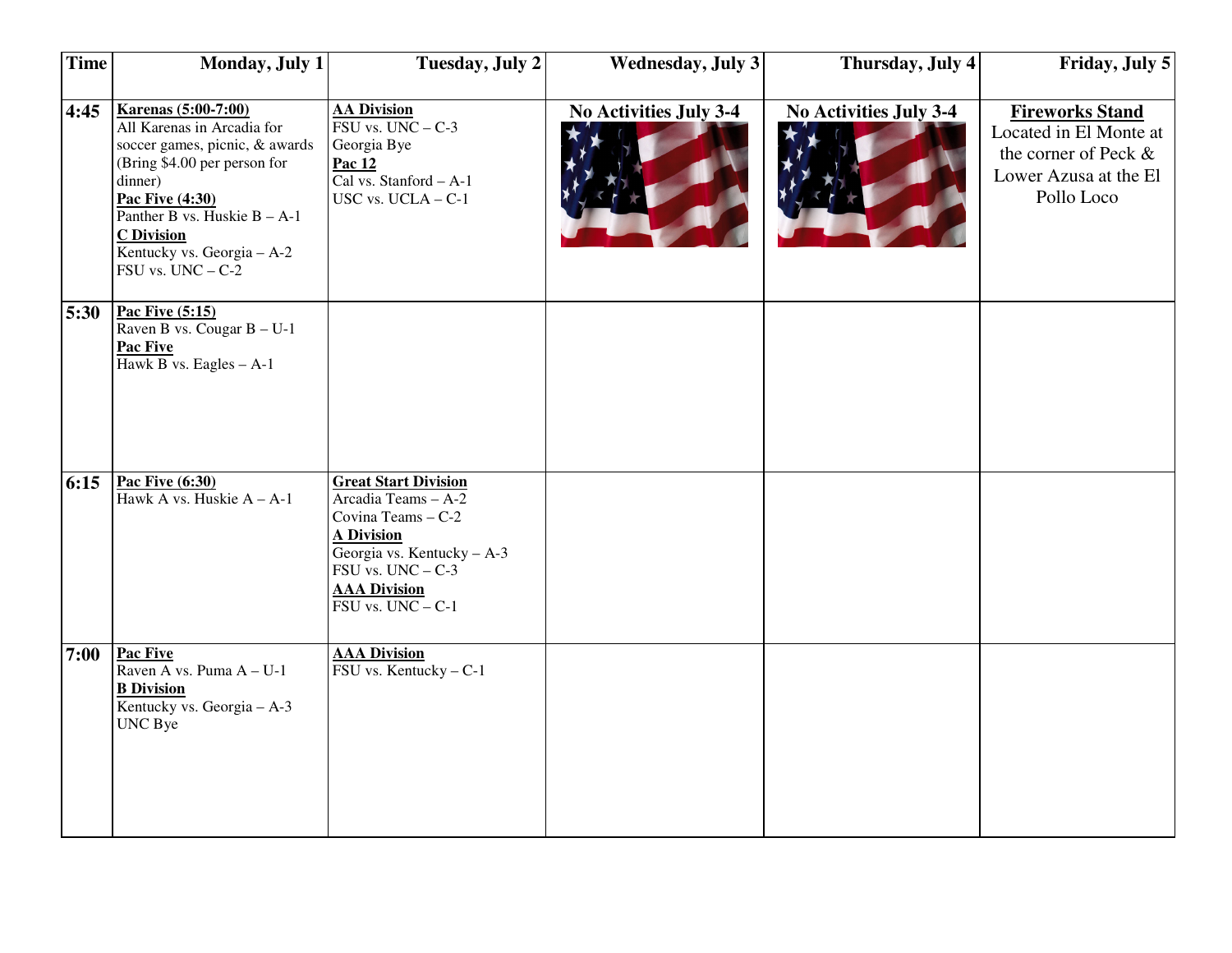| <b>Time</b> | <b>Monday, July 8</b>                                                                                                                                      | Tuesday, July 9                                                                                                                                                                                                 | <b>Wednesday, July 10</b>                                                                                 | Thursday, July 11                                                                                                          | Friday, July 12                                 |
|-------------|------------------------------------------------------------------------------------------------------------------------------------------------------------|-----------------------------------------------------------------------------------------------------------------------------------------------------------------------------------------------------------------|-----------------------------------------------------------------------------------------------------------|----------------------------------------------------------------------------------------------------------------------------|-------------------------------------------------|
| 4:45        | <b>Karenas (4:30)</b><br>Arcadia Teams - A-3<br>Covina/Upland Teams - C-3<br>Pac Five (4:30)<br>Eagles vs. Raven $B - C-1$                                 | <b>AA Division</b><br>UNC vs. $FSU - C-3$<br>Pac 12 (5:00)<br>Cal vs. $UCLA - A-1$<br>USC vs. Stanford - C-1                                                                                                    | <b>Karenas (4:30)</b><br>Arcadia Teams - A-3<br>Covina/Upland Teams - C-3<br>Pac Five<br>*Playoffs (TBA)  | <b>AA Division</b><br>Georgia vs. $FSU - A-3$<br>Pac 12 (5:00)<br>Stanford vs. $USC - A-1$<br>UCLA vs. Cal - C-1           | <b>MT. KARE</b><br><b>Karenas</b><br>July 12-14 |
| 5:30        | Pac Five (5:15)<br>Hawk B vs. Cougar $B - A-1$<br>Huskie B vs. Panther $B - C-1$<br><b>C</b> Division<br>Georgia vs. $UNC - A-2$<br>FSU vs. Kentucky - C-2 | <b>AA Division</b><br>UNC vs. Georgia $-$ C-3                                                                                                                                                                   | <b>C</b> Division<br>Kentucky vs. $FSU - A-2$<br>UNC vs. Georgia - C-2                                    | <b>AA Division</b><br>Georgia vs. $UNC - A-3$                                                                              |                                                 |
| 6:15        | Pac Five (6:30)<br>Raven A vs. Huskie A - C-1<br><b>B</b> Division<br>Kentucky vs. $UNC - A-3$                                                             | <b>Great Start Division</b><br>Colts vs. Steelers - A-2<br>Grizzlies vs. Lions - C-2<br><b>AAA Division</b><br>UNC vs. $FSU - C-1$                                                                              | <b>Royal Friends</b><br>$Arcadia - A-1$<br>Covina $-$ C-2<br><b>B</b> Division<br>UNC vs. Georgia $-$ C-3 | <b>AAA Division</b><br>Kentucky vs. $FSU - A-1$                                                                            |                                                 |
| 7:00        | Pac Five<br>Hawk A vs. Puma $A - A-1$<br><b>B</b> Division<br>Kentucky vs. Georgia - A-3                                                                   | <b>Great Start Division</b><br>Tigers vs. Eagles $-C-2$<br><b>A Division</b><br>$\overline{\text{FSU} \text{ vs. Kentucky}} - C-3$<br>Georgia vs. $UNC - A-3$<br><b>AAA Division</b><br>UNC vs. Kentucky $-C-1$ | <b>B</b> Division<br>UNC vs. Kentucky $-C-3$                                                              | <b>A Division</b><br>Kentucky vs. $FSU - A-3$<br>UNC vs. Georgia $-C-3$<br><b>AAA Division</b><br>Kentucky vs. $UNC - A-1$ |                                                 |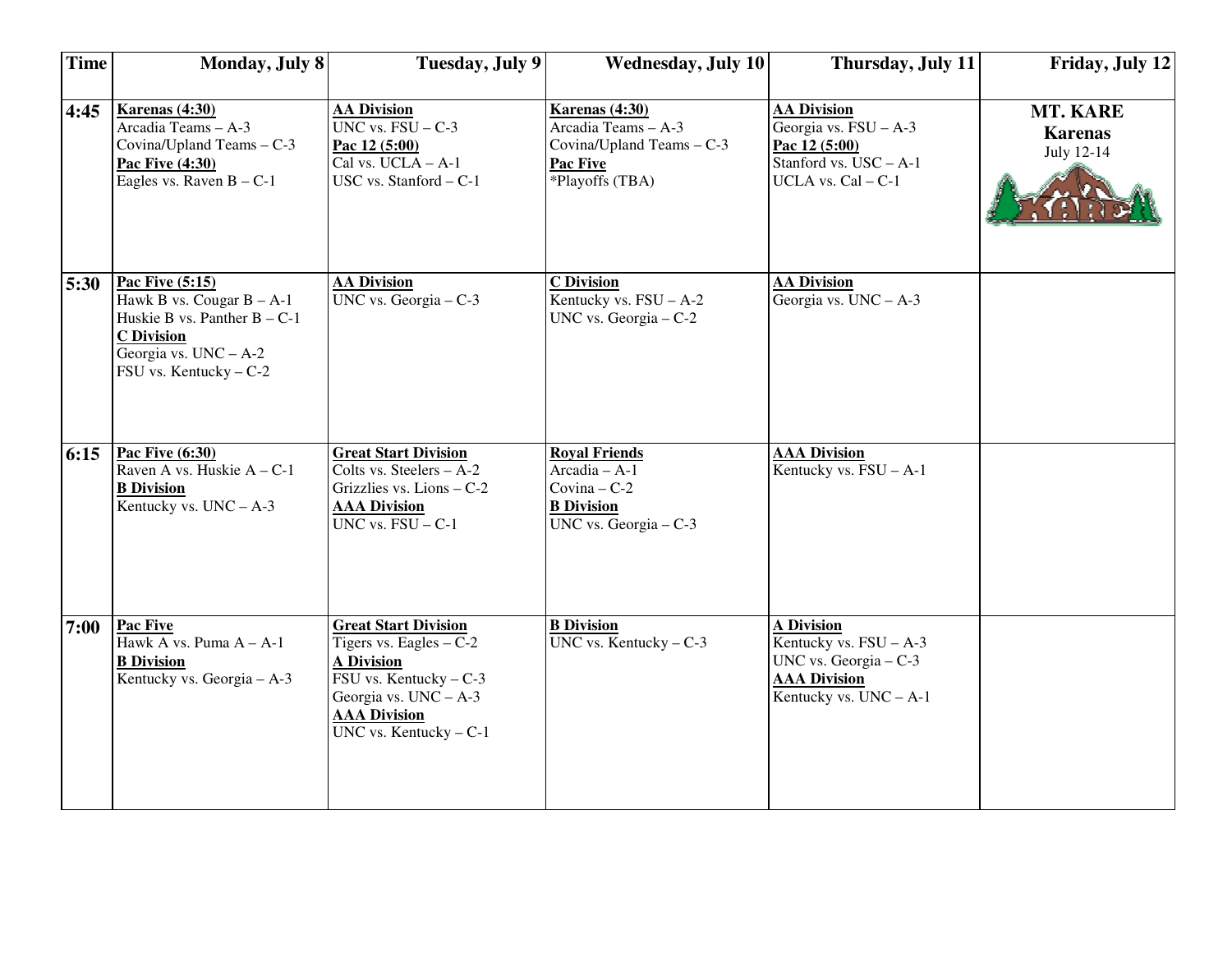| <b>Time</b> | Monday, July 15                                                                           | Tuesday, July 16                                                                                                                                                                 | <b>Wednesday, July 17</b>              | Thursday, July 18                                                          | Friday, July 19 |
|-------------|-------------------------------------------------------------------------------------------|----------------------------------------------------------------------------------------------------------------------------------------------------------------------------------|----------------------------------------|----------------------------------------------------------------------------|-----------------|
| 4:45        | <b>Karenas (4:30)</b><br>*Playoffs<br>Pac Five<br>*Championship (TBA)                     | <b>AA Division</b><br>$\overline{UNC \text{ vs. } FSU - C-3}$                                                                                                                    | <b>Karenas (4:30)</b><br>*Championship | MT. KARE<br>Pac Five $(4th$ option)<br>July 18-21                          |                 |
| 5:30        | <b>C</b> Division<br>*Playoffs                                                            | <b>AA Division</b><br>UNC vs. Georgia $-$ C-3<br>Pac 12<br>*Playoffs                                                                                                             | <b>C</b> Division<br>*Championship     | <b>AA Division</b><br>*Championship<br>Pac 12<br>*Championship             |                 |
| 6:15        | <b>B</b> Division<br>Georgia vs. Kentucky $- A - 3$                                       | <b>Great Start Division</b><br>Arcadia Teams - A-2<br>Covina Teams - C-2<br><b>A Division</b><br>*Playoffs<br><b>AAA Division</b><br>$\overline{UNC}$ vs. $\overline{FSU}$ – C-2 |                                        |                                                                            |                 |
| 7:00        | <b>B</b> Division<br>Georgia vs. UNC - A-3<br>MT. KARE<br><b>Royal Friends</b><br>July 15 | <b>AAA Division</b><br><b>UNC</b> vs. Kentucky - C-2<br><b>MT. KARE</b><br>Pac Five $(5 \& 6)$<br>July 16-21                                                                     | <b>B</b> Division<br>*Championship     | <b>A Division</b><br>*Championship<br><b>AAA Division</b><br>*Championship |                 |